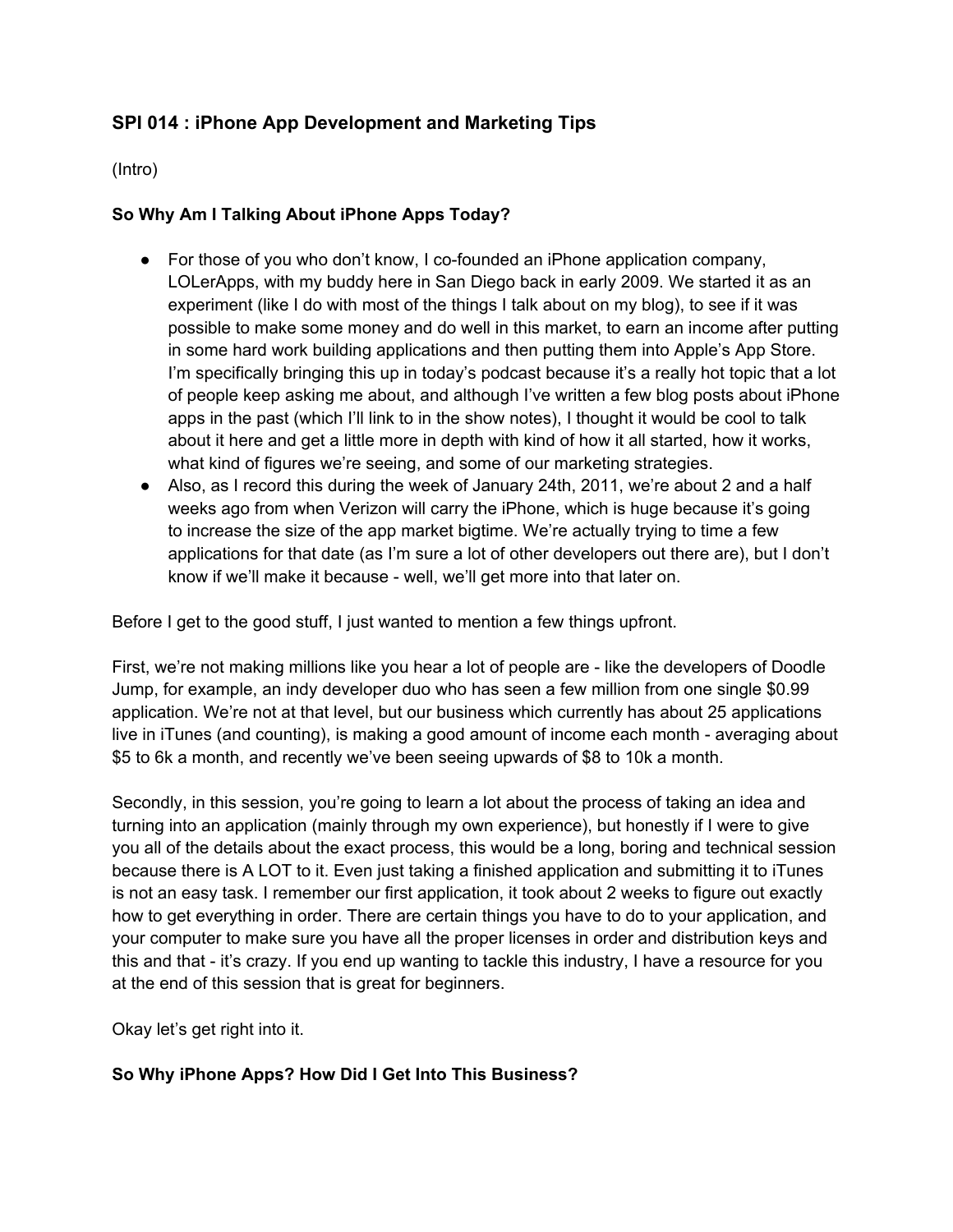Well, it was the end of 2008 - which was a wild and crazy year for me as many of you know already. It was the year I was laid off, and it was the year I began to monetize greenexamacademy.com, my LEED exam study guide website that just took off and changed the rest of my life.

I don't know exactly how it came up, but we started talking about the iPhone. Neither of us had one, but we talked about how we've been reading a lot about success stories of people developing applications and doing unbelievably well with them.

Joel Comm - iFart iShoot

So, we decided to just give it a shot. It wasn't a "we're going to drop everything and invest tens of thousands of dollars into this" - it was more of an experiment, one that we thought was worth putting a little cash into to possibly see some return later on - and specifically we were hoping for "passive income", since we knew if we were to build these applications, we could somehow put them into the App Store and pretty much just set them and forget them.

That was the idea.

So that's when we started brainstorming of application ideas. We decided to kind of turn this business into our creative outlet, focusing more on entertainment, funny and whimsical type applications - I guess we got a lot of inspiration from iFart...that sounds kind of sad but it's true - I mean now that I am a part of this business I know that these types of applications, pretty much useless, but funny applications, do fairly well.

Now don't get me wrong, the iPhone is a wonderful tool, and I have many applications that I use on a daily business to actually get a lot of things done in my business and that have improved my life, but we decided to just be creative with our apps and see what would happen.

So, our first application was born. It was called Shake Shake Pop, an game where you'd be timed on how fast it would take you to shake a soda bottle, a can of soda or a wine bottle until it popped, and you'd actually shake your phone to play it.

### **-Getting the App Built**

My business partner was a computer programmer, I was not - but even so we decided it would be better to outsource the development of our applications, rather than learn to code them ourselves.

This turned out to be a fantastic decision, because over time we realized we were able to get more apps done in a shorter period of time, and the quality of those apps was much better than we could ever do on our own.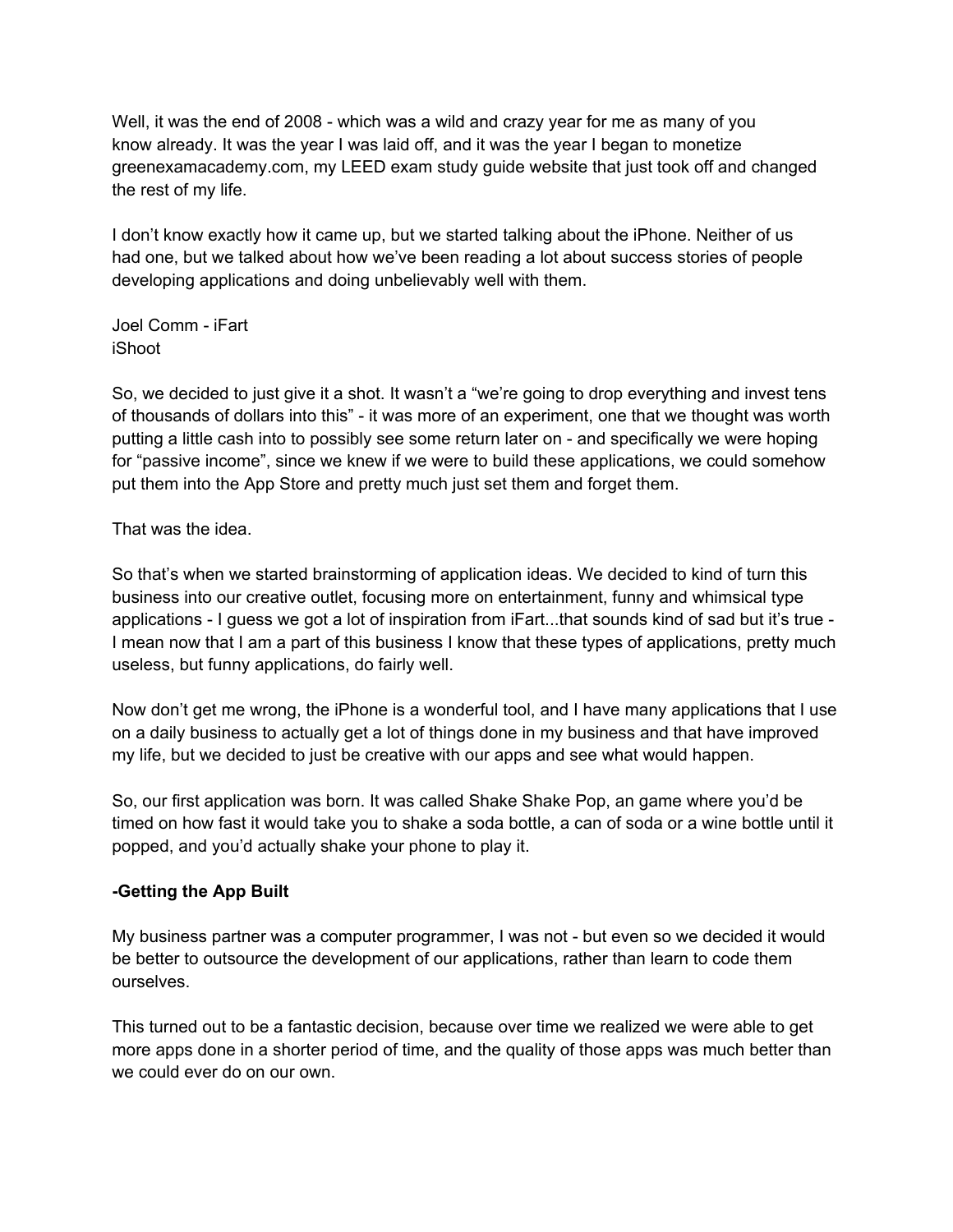So we went to Elance.com to find a developer.

Elance.com, for those of you who don't know, is a website that connects people who want jobs done, with people who will do them for a price. It's fantastic, because I can post up a job about, anything really - I've used elance for web design, graphic design, bookkeeping, legal services, voice talents, eBook editing, copywriting, fixing bad quality recordings, and of course, iPhone applications - and then what happens is providers will bid on your project, and you get to award a bidder your job. Then you work with them on the site using their message board to keep track of conversations, exchange files and even handle payments through an escrow program, which is nice, and then when they complete your job and you're satisfied, you leave feedback and a review for them so others know the quality of their work.

So, we posted our job and awarded our application to a developer (and I'll get into app pricing later on in the session). We chatted with the developer and his team created the app and after 4 months, we had a completed application.

Now - know that we didn't expect the app to take 4 entire months. We were hoping for maybe 1 month, and there are several things we did wrong that I want to make sure I go over with you so you don't make the same mistake if you're thinking about doing the same time.

When we posted the job, we awarded it to the lowest bidder. This was our first time working with a developer and we didn't understand the wide range of abilities and experience developers have. They ended up completing the app, like I said, in 3 months and the quality was okay, but it was obvious they weren't really professionals.

First of all, they didn't understand how to give us the application to test. Hypothetically, you could hire someone to develop an application for you and never even test it or use it yourself before it gets submitted to iTunes, but seriously - you'll want to test your application before you put it out there for people to see.

The idea is that as the app gets built, the developers can send you what is called "ad hoc" versions of the app which allows you to use the app on an iPhone or iPod Touch. There's a lot of technical things involved to make this happen, but each iPhone or iPod Touch has a specific, I guess you could say code or serial number, that has to be implanted into the ad hoc version of the application so the application knows that it can be loaded and tested on that device. I guess they do this for security issues and so early versions of apps don't get spread around or downloaded illegally - i dunno. All I know is that it's a real hassle because our developers could not figure out how to get the app they were building onto my phone - so we had to watch videos of the application being used from their side of the world, which was just really inconvenient.

#### That was the first thing.

Secondly, we didn't realize that besides the developers of the application, you should also get someone on board to do the graphics of the application too. We had no idea, so when we got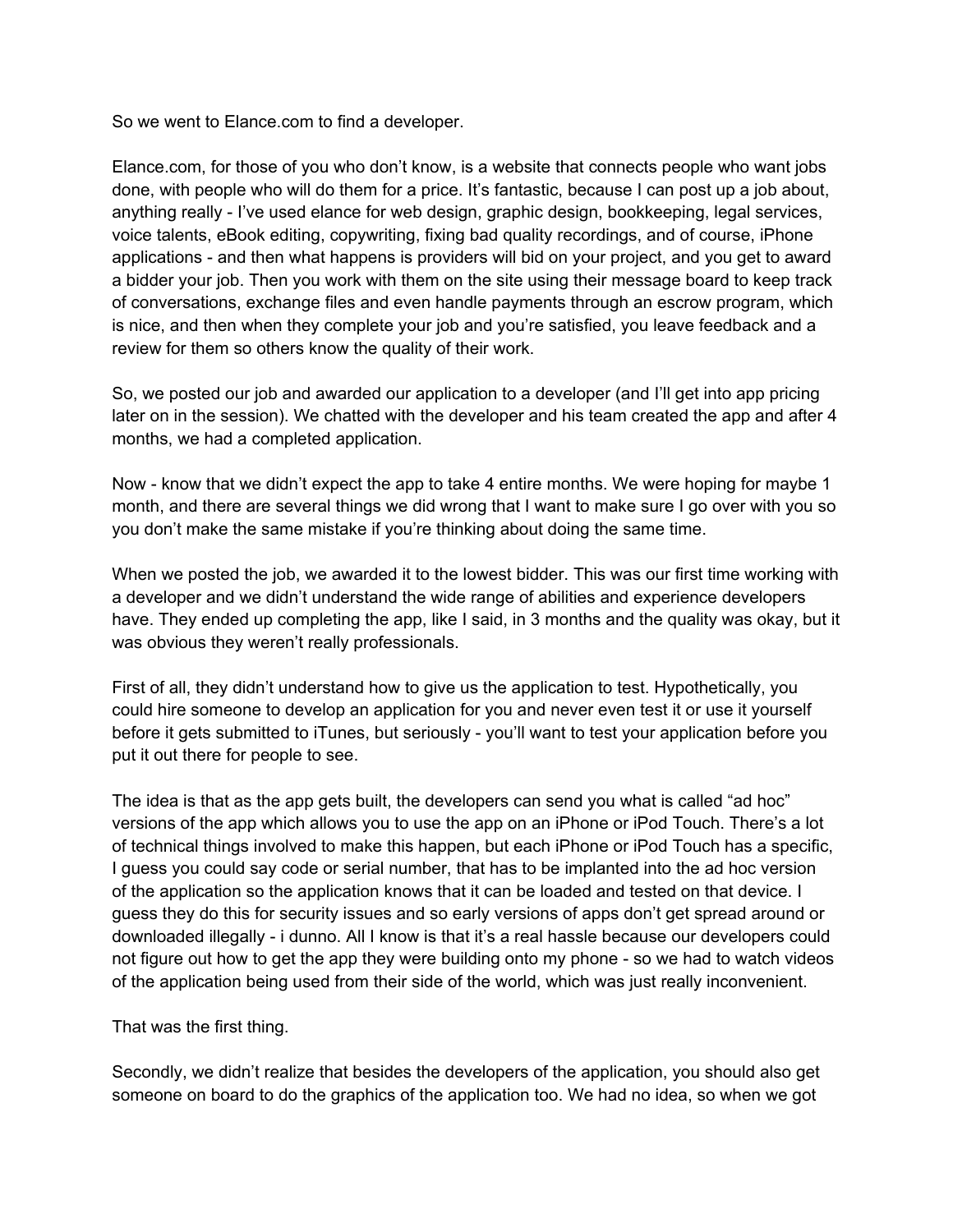our first version (on video), to look at, we saw the graphics and they were just terrible. And this was our fault because we didn't have any graphics for them to include so they created them themselves, and they were not a graphics design company so it looked pretty bad. Now, we make sure that we have someone (sometimes myself) have the graphics ready for an application before the application even starts to be built. That's good for the developers because they'll have the graphics needed to complete the application per our specifications, and it's good for us, the developer, because we don't have to worry about them not understanding how things should look.

Thirdly (again from the videos that we watched of the progress of our application), the app and game flow was not how we had wanted. They were building the app based on our description in Elance and some further instructions after we hired their team, but we learned that that is not enough. You have to (or you should) give clear instructions on exactly what every screen does, and what every button on every screen goes or does too. It's gotta ALL be laid out or else the developer is either going to bombard you with questions later on that you're going to have to work out because they are probably things you haven't thought about, or they are just going to assume something that isn't right.

Every single little detail must be explained. For example with our Shake Shake Pop application, we had different levels of gameplay - the easy level, which is a soda can, the 2nd level, which is a 2 liter coke bottle, and then the last level, which is the wine bottle, which takes a lot more work to pop the cork off. Anyways, at the end of each level if the user completed it within a certain time frame, they would then move to the next level. Well, we didn't explain HOW the player would get to the next level. We just said "If they pass this level in 5.00 seconds, they get access to the second level". Well, we didn't think about if the player should see a screen that says congratulations, and should they have a button that takes them to the next level or does it just automatically take them there after a few seconds. What ended up being built was exactly what we explained to them in our initial description - after the player passes this level in 5 seconds, they get to play the next level - and so when we saw the video and the player passed the level in 5 seconds, they immediately went to the start of the next level. No sounds, no congratulations or button to press. It was just really odd and so we had to spend time to then describe how we wanted things to work, create new buttons and graphics for that - and this happened with a lot of parts of the application.

Ugh it's just really stressful even to think about those days, haha.

So what we learned was the best thing you can do, even before you submit your idea to a developer, is to wireframe or map out the ENTIRE application. If you can design every single screen and use arrows that point to new screens for when certain buttons are pressed, then even better. It'll take a while to create in the beginning, but trust me it'll save A LOT of time. If you have photoshop, that works, or you can even do it on paper. I had an application done once that was done on 10 pieces of printer paper, each of them a different screen within an application. Each one has a specific name so I could show on the sample screens where I wanted certain buttons to go to by referencing the name of the application. And I just scanned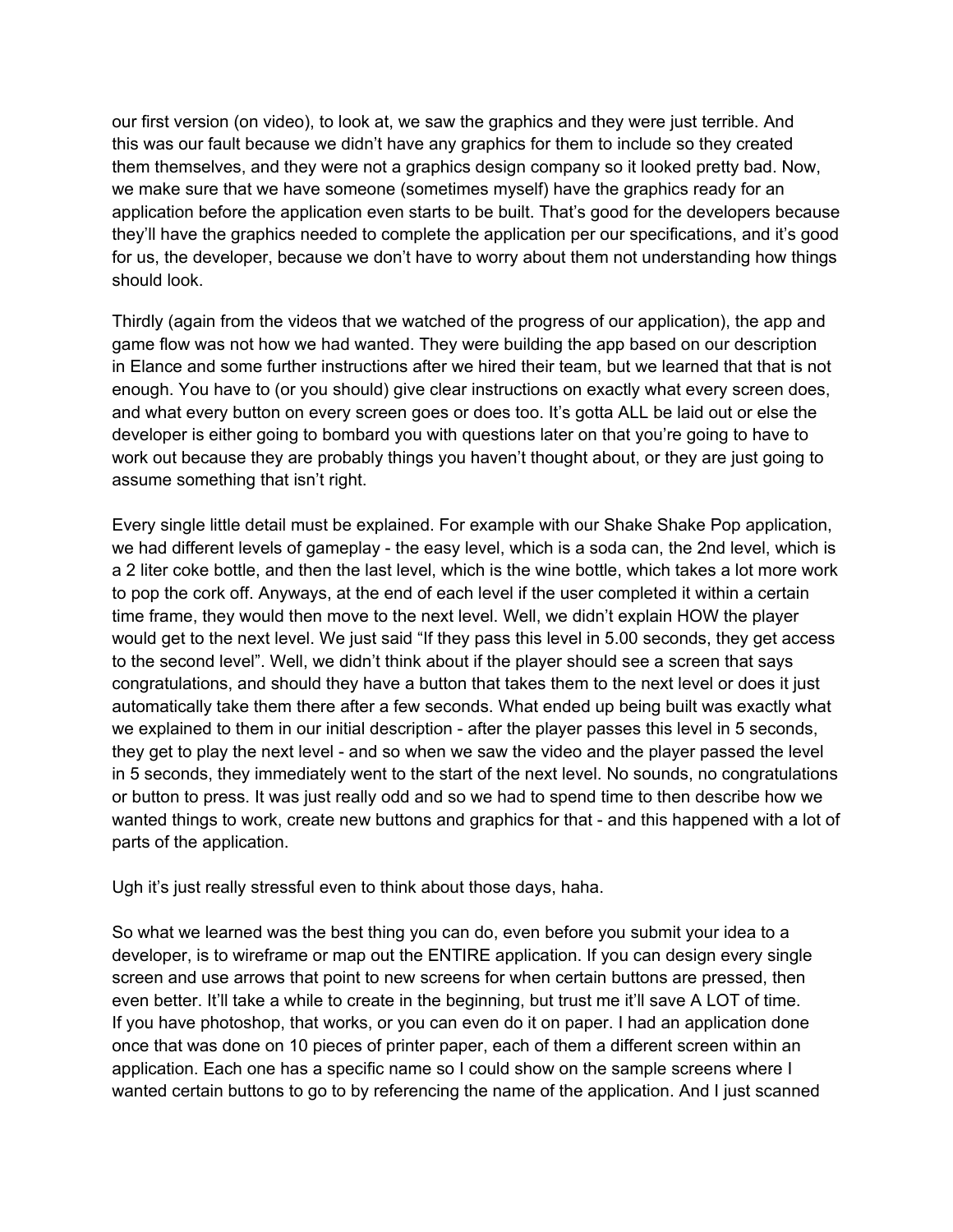this and sent it to the developer.

Other tools that can help you through this process are things like MindMeister, which is a mindmapping tool that I've talked about before. This is great when developing the idea for an application, however not so good for handing to the developer - they'll need something more linear than a sort of bubble diagram chart.

There's a tool called Gliffy that is like a workflow chart that is good for describing the flow of an app, from screen to screen, for example. And of course there's photoshop or if you don't have that, you can use the free photoshop-like tool called Gimp, which I'll hopefully be doing some tutorials for you later.

So after we FINALLY got that app finished, again after 4 months, we submitted it to iTunes and just let it sit, and we were fortunate enough to see a good amount of downloads, but it wasn't anything like iFart or Doodle Jump - it didn't take off like we had dreamed, but we kept going because we saw there was potential.

We then took 3 more ideas and submitted them to a developer to get them all done at the same time, and after year 1 we had a total of 4 applications in iTunes.

We let it sit for a while, we were earning a couple thousand a month and were pretty happy with that, but I don't know when it happened, but sometime in early 2010 we decided to go gung ho with iPhone apps and we ended up making about 21 more, some of which have done really well

We learned from a lot from our mistakes, but we learned a lot from other successful iPhone app developers out there too. First, we learned that Free Apps can earn money too, which is pretty cool.

You can earn money from free applications by putting in advertisements, and getting paid each time someone clicks an ad that shows up in your app. It's pretty much like Adwords and Adsense that we use to place ads on our website. We just embed a piece of code into our applications and it'll automatically generate advertisements, and again you get paid Per Click.

There are several Ad services that you can use for this:

- 1. Admob.com
- 2. iAds
- 3. Google Adsense

The thing is with paid apps (0.99, 1.99, 2.99, etc.), Apple takes am immediate 30% cut of the revenue, so really each download is 0.69, 1.39, or 2.09, etc.). Obviously you can make a lot of money this way - it's the primary business model that most developers use, and we have an application that is at the \$2.99 pricepoint, Baby Maker, that has done really well for us, earning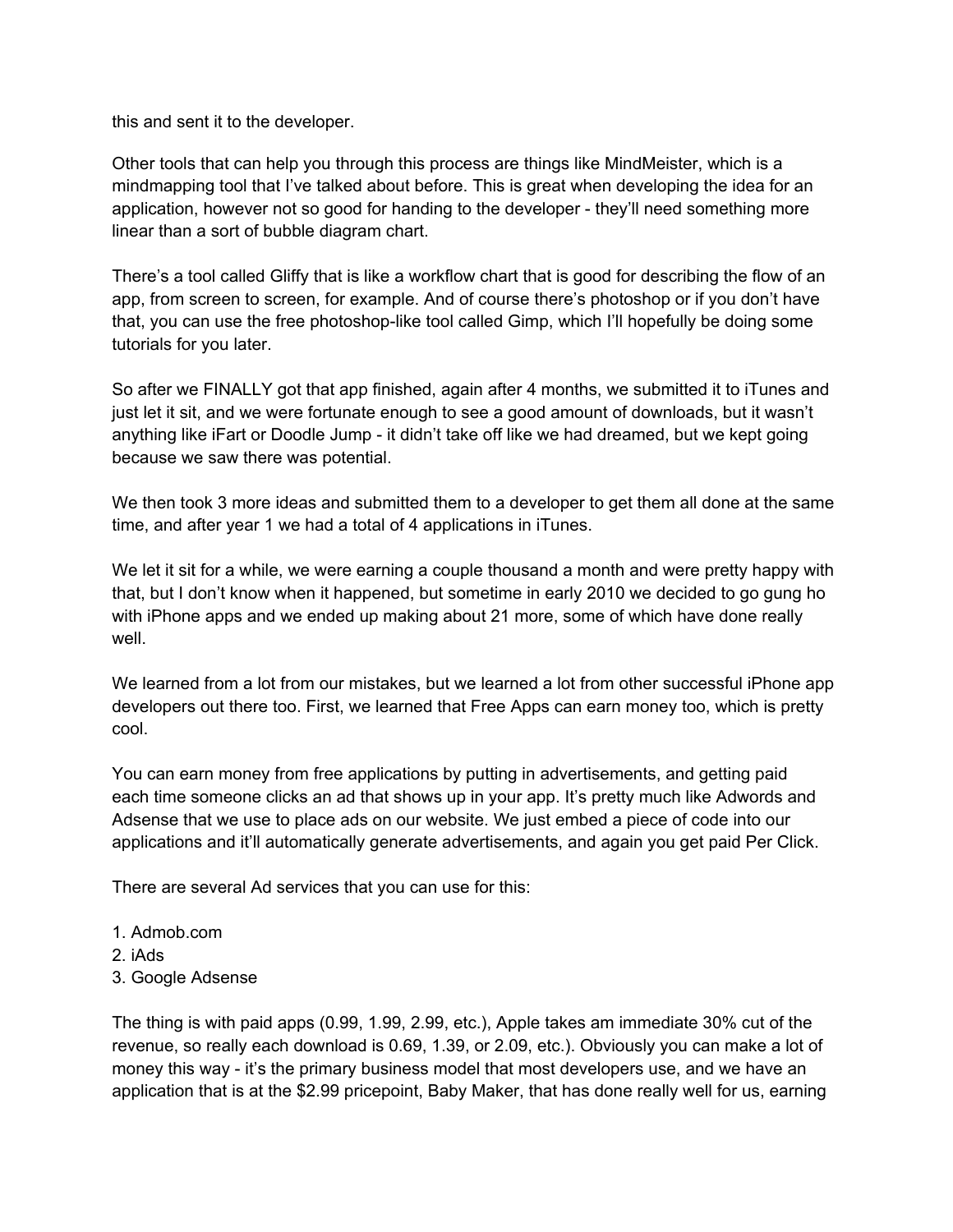an average of about \$80 to \$120 dollars a day.

Free Apps that run ads are good because:

1. People download free apps like crazy, just because they are free...

2. You don't make money just from the initial download, but everytime someone opens that application it's a potential for income (and the ads change automatically over time so it's not the same old ad that pops up).

Now the guys from FreeTheApps - who actually did a blog posts interview on the SPI blog, almost all of their applications, I'd say maybe 95% of them, are free apps running advertisements, and they are making a killing. Almost \$800k a year they are pulling in now, and I'm sure they're excited for the Verizon launch too.

The guys who developed the game Paper Toss (throwing crumpled paper into a garbage can), they've made millions from ads.

We have a free application, one of our most successful ones actually, called Traffic Light Changer, which is a "gag" app that can be used to fool your friends that your iPhone can change a traffic light from Red to Green. Totally ridiculous but really funny, and in the description of the app in iTunes we even say it's for entertainment purposes only. And it's really simple, it's just a big green button that, when pressed, emits a sound and does a little animation as if signal was being produced to change a traffic light, and really...sometimes it does actually work (by random chance, obviously).

Well, this application has been downloaded, to date, 856,431 times. Now, it averages about 3,000 downloads per day, which is a lot of ad impressions and we're seeing anywhere between \$50 and \$100 in revenue every day from this single application.

Oh, and I have to read you this email we got just last week about this application - it's priceless:

"Just exactly where does the signal exit my iPhone to trigger the traffic light? Which way do I point the phone for maximum signal".

**Another thing we learned** which has really helped us, especially when we release new applications, is that many of our latest apps have a "more apps" button that takes people to a page where they can see our latest apps. This is cool because every single download of our applications (and remember that one alone gets 3000 a day), becomes an opportunity for other downloads of our other applications. We have a tracking code on each of our apps that tell us how many times the more apps button has been pressed, and it's about 20 thousands away from 1 million Clicks.

**So, here are some additional app marketing tips I've picked up along the way that I'm happy to share with you:**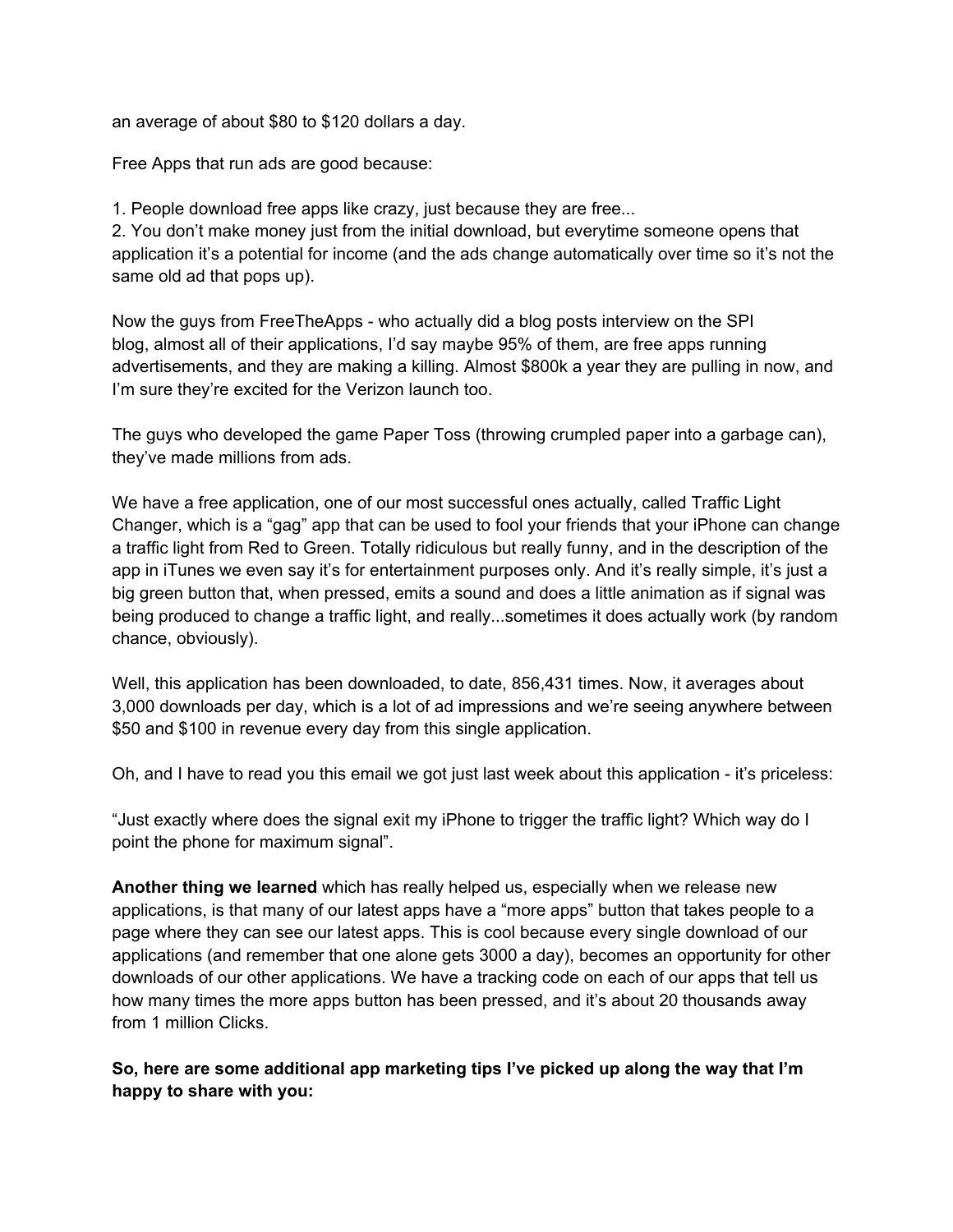1) When you submit your application, it'll take about 7 days to get notice that you've been approved. Once approved, your app goes live into iTunes after a few hours, and is put on a "New Releases" list for the rest of the day.

One thing you can do is go into iTunes Connect (which is where you submit your application to Apple), and change the date to the next day (or a future date if you're planning to do some type of announced launch or something). This way, you can have a full day on that "New Releases" list, instead of just a half a day, or less.

2) Getting on those lists, like the "New Releases" list or any of the top 100 lists for different categories is the most important thing that you can do. It gives you immediate exposure to everyone looking for apps on their iPhone, and on their computers. If you're not on those lists, you're "buried" and really the only hope you have to be found is through search (so you better have optimized the title of your application, and the description too).

To get into those lists, it can be very challenging. It depends on the category you're in too. If you choose the "entertainment" category, you're going to have a hard time because there are just so many apps competing for top spots in that category. You'll have to find one that works for you and your specific application, and I'd actually scour the app store on your iTunes on your computer for a week or so just to see how apps are moving around. Before, it was the lifestyle caterogy that was the best one to get into, the one that has the best download to competitiveness ratio, and then it became the utilizies category, and really it changes and evolves so it may be totally different now.

You could try to create buzz for your app if you have an existing audience, or you could buy ads for your application, which we've done in the past, on sites like Admob, which I mentioned before. It's like the Adwords side of the advertisements, where instead of being on the side where you put ads in your app, you're putting your ad in other people's applications. It's nice because you can track clicks and see results immediately.

As far as the "hot apps" and "new and noteworthy" - getting on those lists is entirely up to Apple. My only advice for those is to make sure you have really good graphics, as it'll help you stand out from the thousands of submissions they get per day. Usually, those apps have really good looking icons and graphics. It's the same deal for podcasts too - the better your podcast logo, the better chance you'll have of being featured.

3) I wouldn't waste my time on app review sites. We used to think that's exactly what you had to do, and so we spent a lot of time submitting applications and emailing app review site authors and bloggers to get our apps featured on their sites. I think we may have done a total of 100 submissions, and we were only selected twice for a review, and honestly when we were reviewed it didn't even have a real impact on downloads or sales.

#### **Questions (answered in Audio Version only, for now):**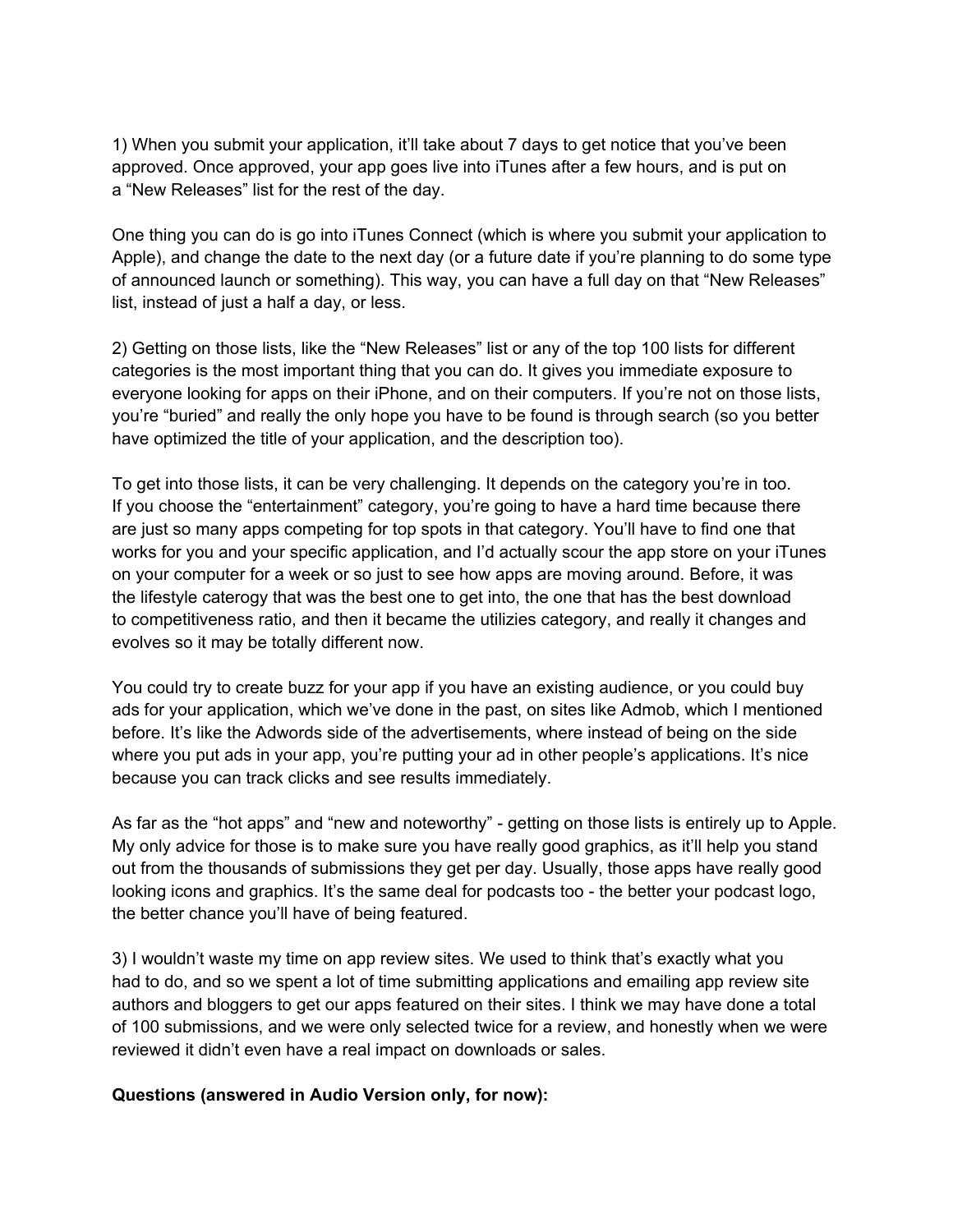I know a lot of you have some questions about this process, so here are a few I know you're probably thinking:

### **1. How much does it cost to get an app developed by a developer?**

**2. I Have a Fantastic Idea for an Iphone Application and I want to Hire Someone to Develop it For me. How Do I protect my idea from being stolen?**

**3. Do you Have to have a Mac Computer in order to Submit applications to iTunes**

**4. Do You Think There is Still Room for Success Stories in The iPhone Application market?**

## **5. What About other Platforms - like iPad, or even Android Applications?**

So, that's a lot of information about this particular business that I'm in, which like I said has done fairly well for us. I'm very pleased to see an extra \$6 to \$10k a month come in for doing almost nothing - now that we've already put in the hard work (most of it done by other developers), and now we're reaping the benefits.

We do plan on putting more out there, hopefully by the Verizon launch but really, it's hard to time it when working with developers because you never know what's going to come up. Every time we've tried to time something it never works out and things are always delayed, so just understand that that is going to be a part of the process if you do end up going into this market and experimenting with it. Just expect it, and if things get done on time then that's awesome!

I do have a couple of resources for you related to iPhone applications. If you're interested in the process and want to get the sort of step by step process, there's a fantastic eBook (both helpful and inspirational) by the guys at FreeTheApps, which you can check out at

### [http](http://www.google.com/url?q=http%3A%2F%2Fwww.smartpassiveincome.com%2Fiphoneapps&sa=D&sntz=1&usg=AFQjCNG_kgZtRIGJo4iapKeYjHhIpMrAIA)://w[ww](http://www.google.com/url?q=http%3A%2F%2Fwww.smartpassiveincome.com%2Fiphoneapps&sa=D&sntz=1&usg=AFQjCNG_kgZtRIGJo4iapKeYjHhIpMrAIA).[smart](http://www.google.com/url?q=http%3A%2F%2Fwww.smartpassiveincome.com%2Fiphoneapps&sa=D&sntz=1&usg=AFQjCNG_kgZtRIGJo4iapKeYjHhIpMrAIA)pas[siveincome.com/iphone](http://www.google.com/url?q=http%3A%2F%2Fwww.smartpassiveincome.com%2Fiphoneapps&sa=D&sntz=1&usg=AFQjCNG_kgZtRIGJo4iapKeYjHhIpMrAIA)apps

That is an affiliate link, so I do earn a commission if you do purchase that eBook from that particular link, just letting you know. A few people have actually recently emailed me to say they got their first applications up and live on iTunes using this as their guide which is pretty awesome to hear. I've read through it and picked up a lot of great tips, but we already had our iPhone app business in place when this came out.

### [http](http://www.google.com/url?q=http%3A%2F%2Fwww.smartpassiveincome.com%2Fiphoneapps&sa=D&sntz=1&usg=AFQjCNG_kgZtRIGJo4iapKeYjHhIpMrAIA)://w[ww](http://www.google.com/url?q=http%3A%2F%2Fwww.smartpassiveincome.com%2Fiphoneapps&sa=D&sntz=1&usg=AFQjCNG_kgZtRIGJo4iapKeYjHhIpMrAIA).[smart](http://www.google.com/url?q=http%3A%2F%2Fwww.smartpassiveincome.com%2Fiphoneapps&sa=D&sntz=1&usg=AFQjCNG_kgZtRIGJo4iapKeYjHhIpMrAIA)pas[siveincome.com/iphone](http://www.google.com/url?q=http%3A%2F%2Fwww.smartpassiveincome.com%2Fiphoneapps&sa=D&sntz=1&usg=AFQjCNG_kgZtRIGJo4iapKeYjHhIpMrAIA)apps

And secondly, if you are looking for a developer - like I said Elance.com is a great place to go. If you can't find anyone just email me on the contact page of my site and I'll give you the name of a developer I've been using from Elance time and time again that has done a wonderful job for